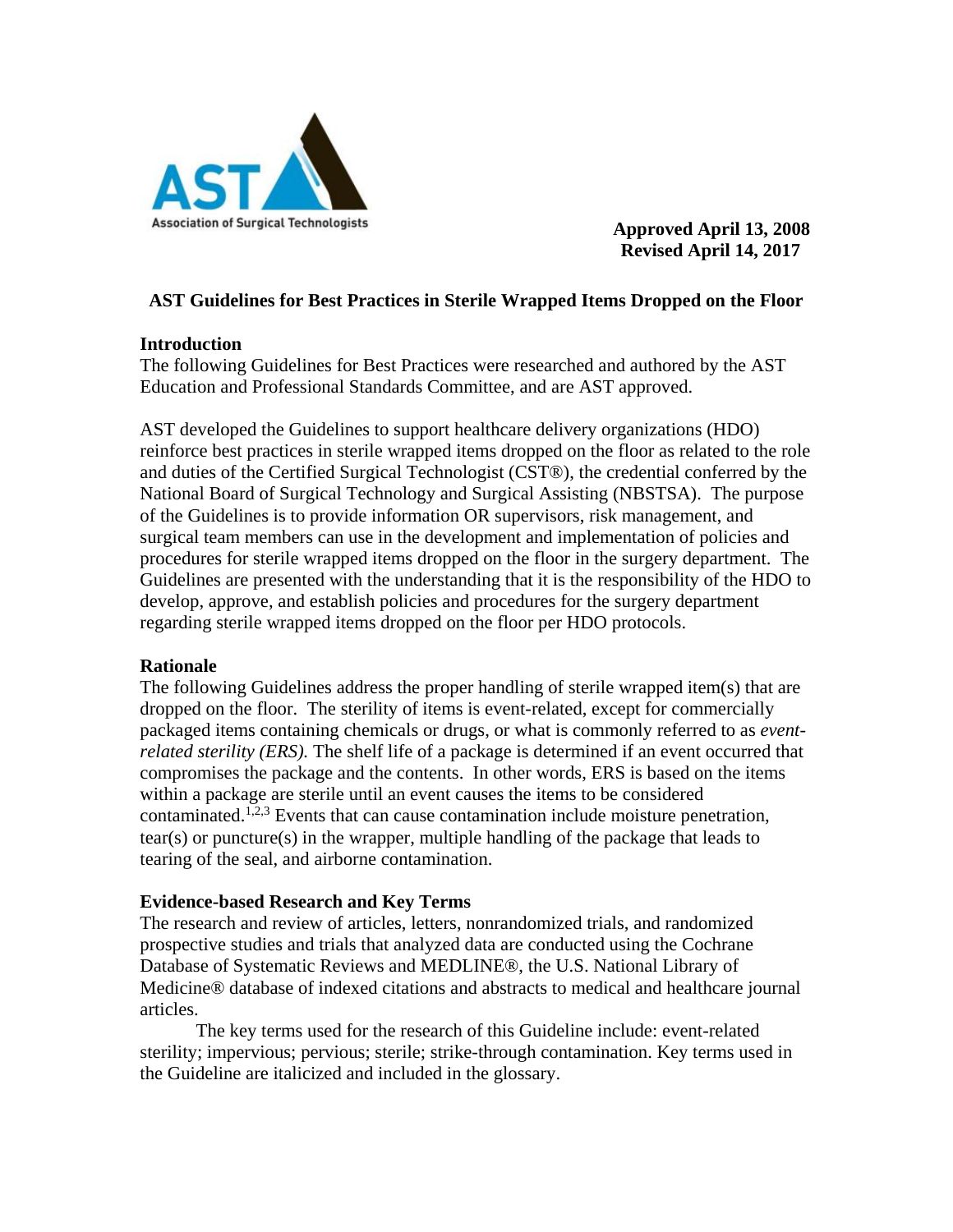#### **Guideline I**

**A dropped package sterilized in** *pervious* **reusable woven fabric materials must be considered unsterile and not transferred to the sterile field. 4**

- 1. The pervious reusable woven fabric material allows the implosion of airborne contaminants and dust into the package.<sup>2,3,4</sup>
- 2. The package should be opened and the enclosed item(s) returned to the decontamination area for reprocessing and sterilization.<sup>5,6</sup>

## **Guideline II**

### **A dropped package sterilized in** *impervious* **wrapping material can be considered**  *sterile* **and safe for immediate use if the packaging is intact.4**

- 1. The package must be opened for immediate use if the integrity of the package has not been compromised, e.g., abrasion(s), puncture(s), signs of *strike-through contamination*, tear(s).<sup>2,3,4,7</sup>
	- A. The package must be carefully inspected before opening to confirm the packaging material is intact and the area of contact is dry.<sup>8</sup>
	- B. If the packaging material is compromised, the package must not be opened and the contents transferred to the sterile field. If the contents are reusable, they should be returned to the decontamination area for reprocessing and sterilization.<sup>9</sup>
- 2. The package should not be stored/placed on the shelf for future use.<sup>4</sup>

### **Guideline III**

### **The surgery department should review the policies and procedures (P&P) regarding event-related sterility on an annual basis.**

- 1. The surgery department should include members of the surgical team and administration when reviewing the P&Ps, including CSTs, surgeons, RNs, risk management, and infection control officer.
	- A. The surgery department should document when the P&Ps were reviewed, revision completed (if necessary), and who participated in the review process.
- 2. CSTs should be familiar with the P&Ps for event-related sterility. The orientation of new employees should include reviewing the P&Ps for event-related sterility.
	- A. The surgery department should establish standardized methods for applying the principles of event-related sterility for all surgical personnel to follow. Consistent, standardized methods are important to reducing patient-acquired surgical site infections (SSI).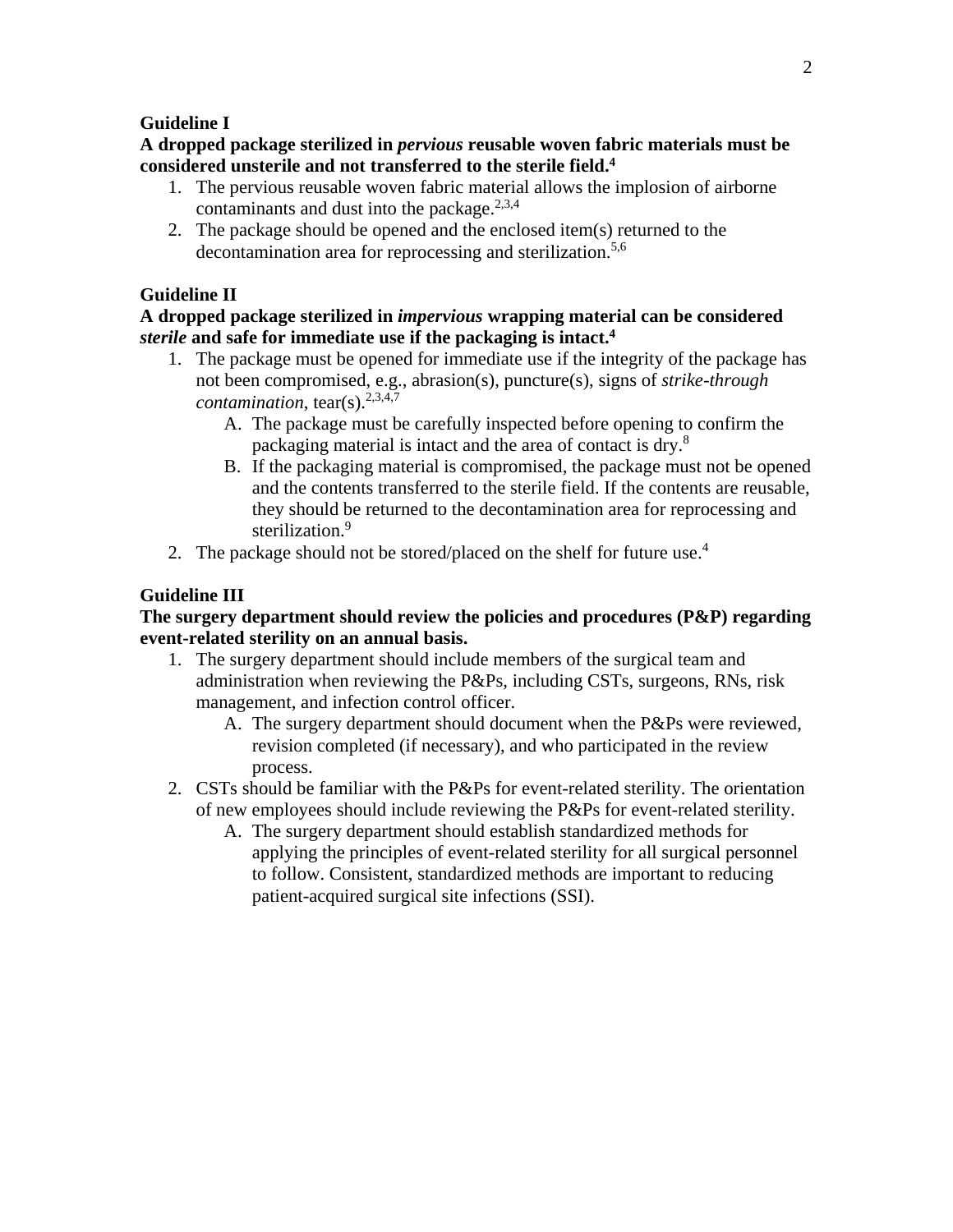#### **Guideline IV**

**CSTs should complete continuing education and training to remain current in their knowledge of event-related sterility in the OR.10 The orientation of new employees should include completing continuing education in the methods of event-related sterility.**

- 1. Surgery department continuing education on event-related sterility is essential to preventing patient-acquired SSIs, and emphasizing the principles of asepsis and methods of sterile technique.
	- A. The continuing education should be based upon the concepts of adult learning, referred to as andragogy. Adults learn best when the information is relevant to their work experience; the information is practical, rather than academic; and the learner is actively involved in the learning process.11
	- B. It is recommended surgery departments use various methods of education and training to facilitate the learning process of CSTs.
		- 1) If the continuing education is primarily lecture, methods to engage learners include presentation of case studies for discussion, and audience discussion providing suggestions for reinforcing the practice of event-related sterility.
		- 2) Other proven educational methods include interactive training videos, and computerized training modules and teleconferences.
- 2. The surgery department should maintain education and training records for a minimum of three years that include dates of training; names and job titles of employees that completed the continuing education; synopsis of each continuing education session provided; names, credentials, and experience of instructors.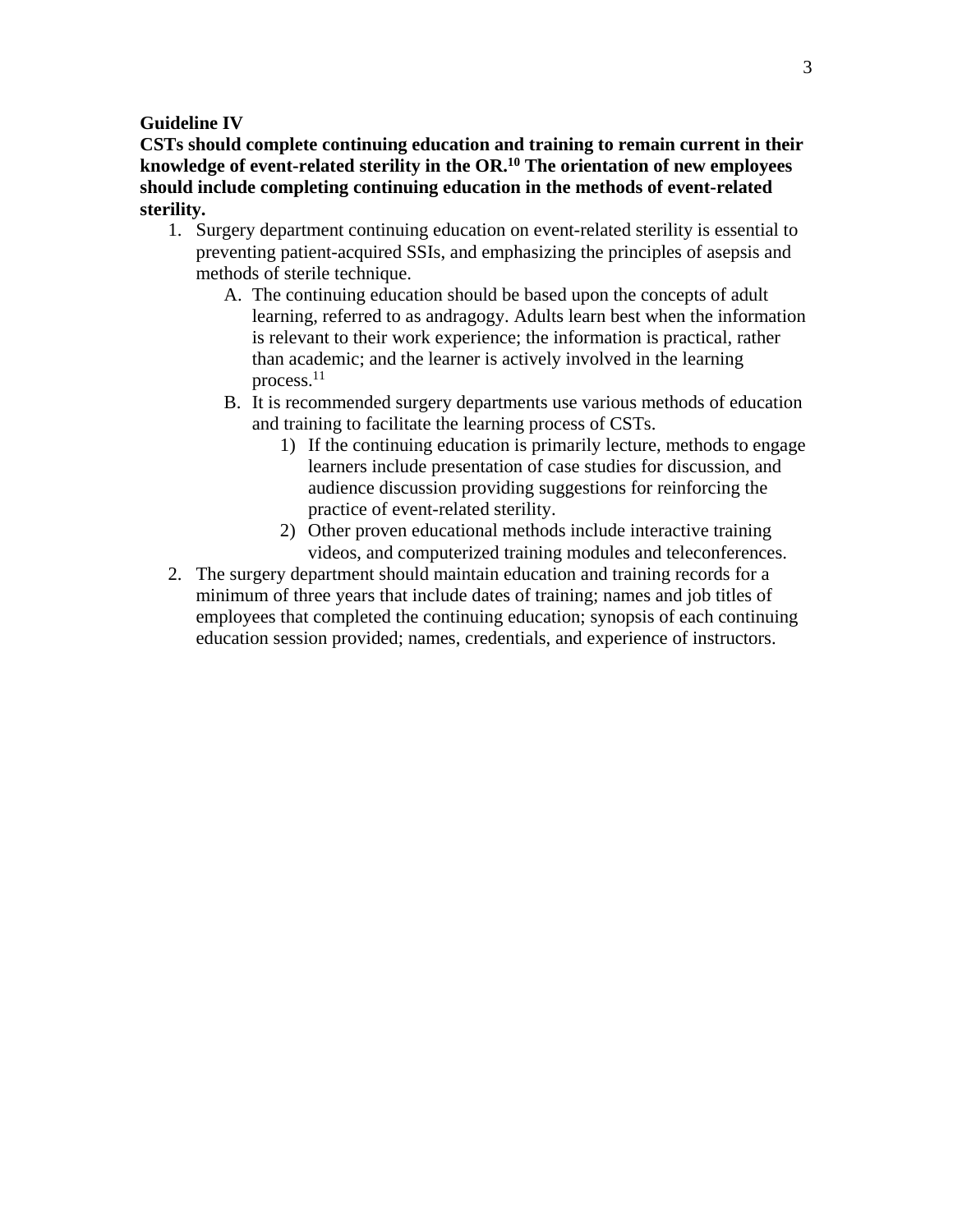# **Competency Statements**

| <b>Competency Statements</b>                                                                             | <b>Measurable Criteria</b>                                                                                                                                                                                            |
|----------------------------------------------------------------------------------------------------------|-----------------------------------------------------------------------------------------------------------------------------------------------------------------------------------------------------------------------|
| 1. CSTs have the knowledge and skills                                                                    | 1. Educational standards as established                                                                                                                                                                               |
| for preventing the microbial                                                                             | by the Core Curriculum for Surgical                                                                                                                                                                                   |
| contamination of the sterile field.                                                                      | Technology. <sup>1</sup>                                                                                                                                                                                              |
| 2. CSTs are knowledgeable of the<br>principles of asepsis and methods of<br>sterile technique.           | 2. The didactic subject of the principles<br>of asepsis, methods of sterile technique,<br>and creation of the sterile field is included<br>in a CAAHEP accredited surgical                                            |
| 3. CSTs are experts in the application of                                                                | technology program.                                                                                                                                                                                                   |
| the principles of asepsis to prevent<br>contamination of the sterile field and<br>patient-acquired SSIs. | 3. Students demonstrate knowledge of the<br>principles of asepsis, sterile technique,<br>and creation and maintenance of the<br>sterile field in the lab/mock OR and<br>during clinical rotation.                     |
|                                                                                                          | 4. As practitioner's CSTs apply the<br>principles of asepsis, methods of sterile<br>technique, and perioperative case<br>management to prevent contamination of<br>the sterile field and patient-acquired SSIs.       |
|                                                                                                          | 5. CSTs complete continuing education<br>to remain current in their knowledge of<br>sterile technique and methods to prevent<br>contamination of the sterile field to<br>prevent patient-acquired SSIs. <sup>10</sup> |

*CST® is a registered trademark of the National Board of Surgical Technology and Surgical Assisting (NBSTSA).* 

## **Glossary**

*Event-related sterility*: Sterility is determined by how a package is handled rather than the time that has elapsed. The package is considered sterile until an event occurs such as the integrity of the packaging material is damaged or the package is opened.

*Impervious*: Not allowing fluid to penetrate; impermeable.

*Pervious*: Allows fluid to pass through; permeable.

*Sterile*: Absence of microorganisms.